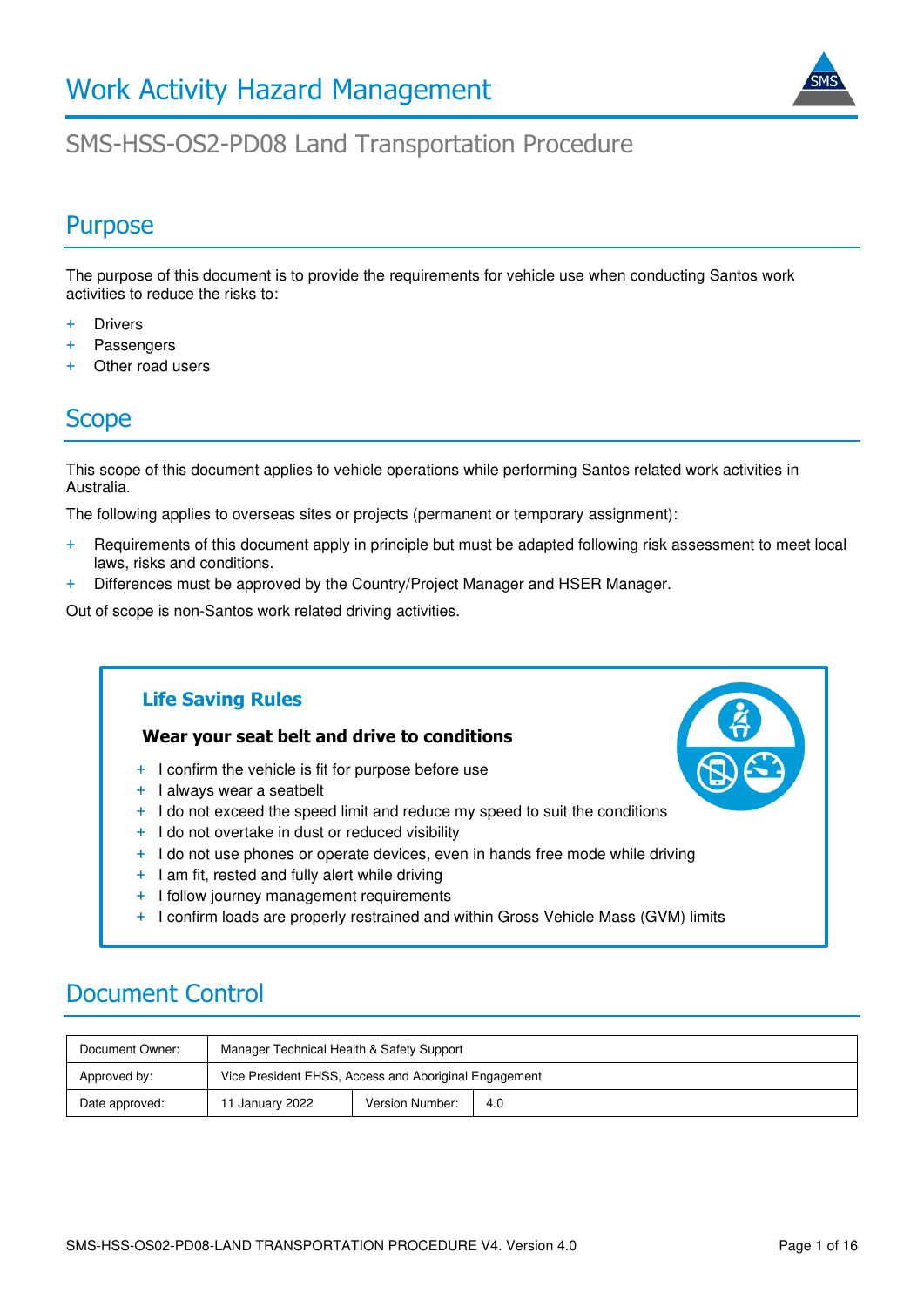| Version Changes: | Usability Mapping reformatting<br>÷<br>Application of requirements to overseas sites/projects added to Scope section<br>Driver fatigue requirements for mandatory rest breaks clarified and requirements for fatigue detection<br>technology alerts added<br>Driver authorisation categories revised to Restricted, Field and Off-road<br>Heavy vehicle driver history checks requirements added<br>New water crossing requirements aligned with Safer Together and associated annual awareness training<br>$\ddot{}$<br>Vehicle specifications clarified for light, heavy, contractor, hire and personal vehicles<br>+<br>Santos contractor IVMS requirements updated, including exemption for short term contractors<br>+<br>Minimum frequency of driver vehicle inspections added<br>٠<br>Additional vehicle recovery information<br>÷<br>New requirements for preventing falls from the back of trucks<br>÷<br>Santos driver training re-fresher training frequency revised to 5 yearly and RPL for drivers already holding |
|------------------|---------------------------------------------------------------------------------------------------------------------------------------------------------------------------------------------------------------------------------------------------------------------------------------------------------------------------------------------------------------------------------------------------------------------------------------------------------------------------------------------------------------------------------------------------------------------------------------------------------------------------------------------------------------------------------------------------------------------------------------------------------------------------------------------------------------------------------------------------------------------------------------------------------------------------------------------------------------------------------------------------------------------------------|
|                  | valid nationally accredited driver training.                                                                                                                                                                                                                                                                                                                                                                                                                                                                                                                                                                                                                                                                                                                                                                                                                                                                                                                                                                                    |

# Table of contents

| $\mathbf{1}$ . |            |  |
|----------------|------------|--|
|                | 1.1        |  |
|                | 1.2        |  |
|                | 1.3        |  |
|                | 1.4        |  |
| 2.             |            |  |
|                | 2.1        |  |
|                | 2.2        |  |
|                | 2.3        |  |
|                | 2.4        |  |
| 3.             |            |  |
| 4.             |            |  |
| 5.             |            |  |
|                | Appendix A |  |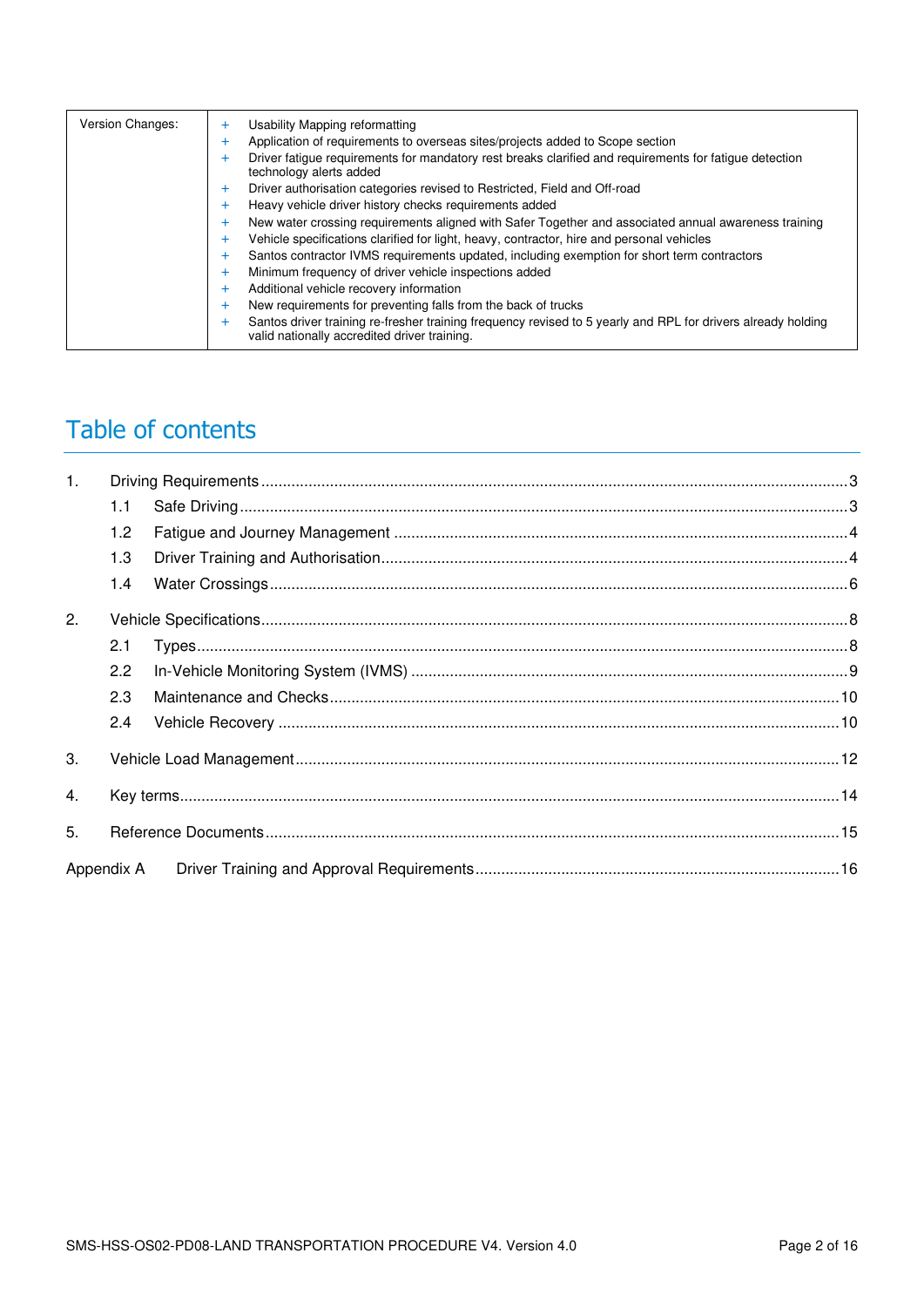# <span id="page-2-0"></span>1. Driving Requirements

### <span id="page-2-1"></span>1.1 Safe Driving

| Fit to drive           | Drivers must be fit to drive.<br>Drivers must not be impaired by:<br>+ Alcohol<br>Illegal substances<br>÷.<br>Medication<br>$+$<br>+ Fatigue (see Fatigue Management and Journey Management). |
|------------------------|-----------------------------------------------------------------------------------------------------------------------------------------------------------------------------------------------|
| Using vehicle safety   | Drivers must use vehicle safety features as follows:                                                                                                                                          |
| features               | Seat belts must be worn by all occupants whenever a vehicle is in motion,<br>$+$<br>including reversing. Exception: moving vehicles at low speed within a vehicle<br>maintenance facility.    |
|                        | + Four-wheel drive must be engaged when driving on unsealed roads and off-<br>road.                                                                                                           |
|                        | Cruise control must not be used when driving on unsealed roads or in wet<br>$+$<br>conditions.                                                                                                |
| <b>Speed limits</b>    | Speed limits must not be exceeded. Drivers must drive at safe speeds considering<br>road and environmental conditions even if it is lower than the designated speed<br>limit.                 |
|                        | The speed limit on unsealed roads is 60km/hr unless signposted lower.                                                                                                                         |
| Mobile devices         | Drivers must stop in a safe location prior to interacting with a mobile device. This<br>includes:                                                                                             |
|                        | + Making or receiving phone calls and sending/reading messages, including<br>'hands free'. Exception: oral communication using 2-way radios fitted to<br>vehicles.                            |
|                        | + Entering information into journey navigation devices e.g. FieldNav app.                                                                                                                     |
| Overtaking             | Overtaking must only be undertaken where there is:                                                                                                                                            |
|                        | + Clear vision of the road ahead and oncoming traffic.                                                                                                                                        |
|                        | + Sufficient clear road to complete without speeding.                                                                                                                                         |
|                        | Overtaking is prohibited when driving through dust or in other situations of reduced<br>visibility e.g. sun glare, fog, blind crests / corners.                                               |
| Parking light vehicles | All light vehicles must reverse park or use drive through parks at Santos sites (i.e.<br>forwards facing on commencement of journey).                                                         |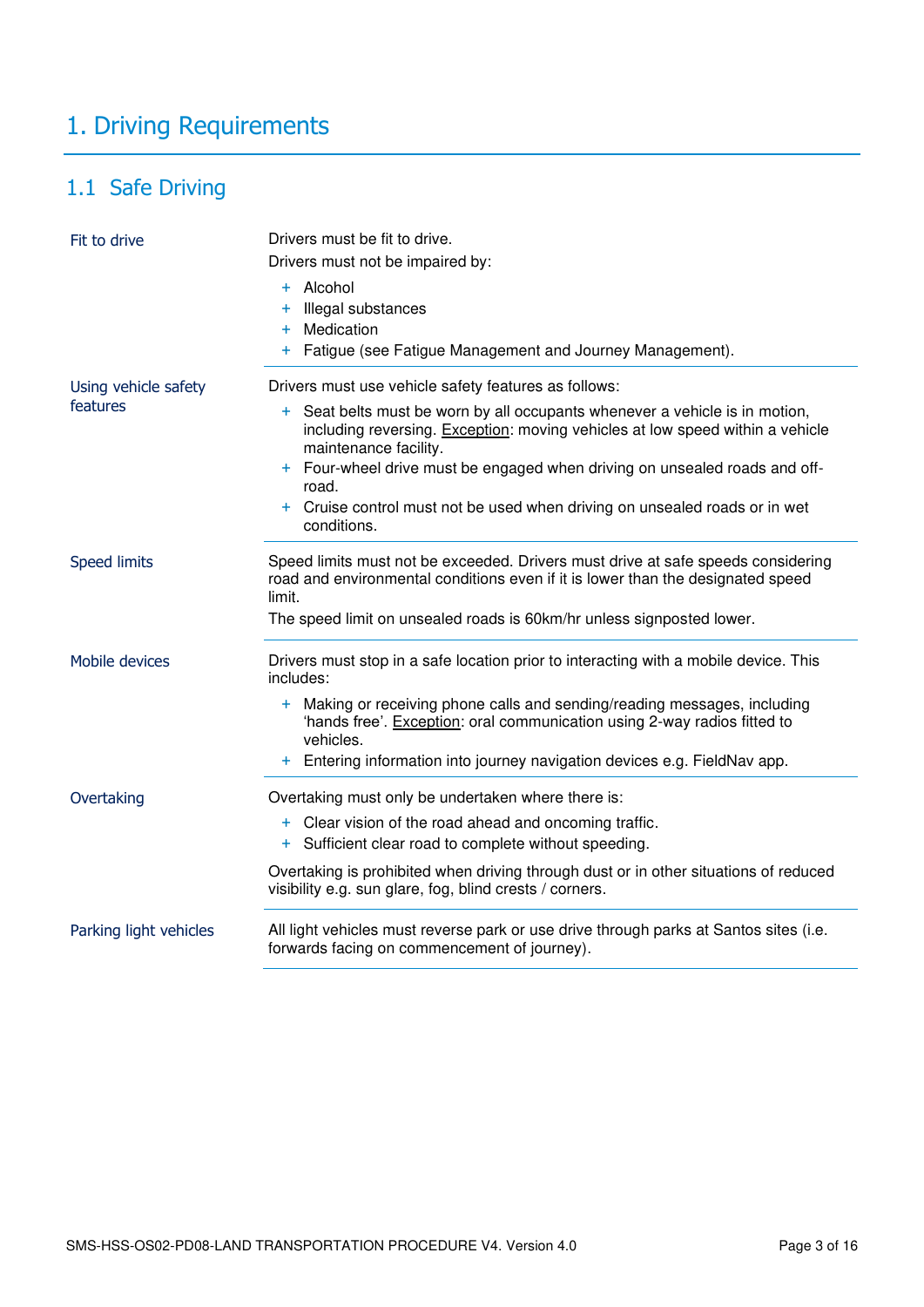### <span id="page-3-0"></span>1.2 Fatigue and Journey Management

| Light vehicle drivers           | Light vehicle drivers must comply with the following to manage fatigue:<br>+ Not drive for more than 10 hours in a 24-hour period.<br>Stop and rest for 15 minutes after 2 hours of continuous driving (or sooner if<br>$+$<br>required). Note: A journey is considered to be continuous if there have not<br>been at least 15 minutes of stops accumulated during a 2-hour period.                                                                                                                                                                                                                                                                                                                                                                                                                                                                                               |  |  |
|---------------------------------|-----------------------------------------------------------------------------------------------------------------------------------------------------------------------------------------------------------------------------------------------------------------------------------------------------------------------------------------------------------------------------------------------------------------------------------------------------------------------------------------------------------------------------------------------------------------------------------------------------------------------------------------------------------------------------------------------------------------------------------------------------------------------------------------------------------------------------------------------------------------------------------|--|--|
| Heavy vehicle drivers           | Heavy vehicle drivers must comply with:<br>+ Fatigue management requirements defined for light vehicle drivers except<br>when the vehicle driver's primary role is a heavy vehicle truck driver.<br>+ Heavy Vehicle National Law requirements (or equivalent for the jurisdiction) for<br>driver fatigue management as a minimum.                                                                                                                                                                                                                                                                                                                                                                                                                                                                                                                                                 |  |  |
| Fatigue detection<br>technology | Drivers of vehicles fitted with fatigue detection technology must pull over and stop<br>for at least 5 minutes if a fatigue alert is activated whilst in motion. No action<br>required if vehicle is stationary.                                                                                                                                                                                                                                                                                                                                                                                                                                                                                                                                                                                                                                                                  |  |  |
| Journey management              | Journeys outside of plant, facility or township boundaries must be planned and<br>monitored for safe arrival.<br>Journey management must include the following:<br>+ Journey planning e.g. route planning, expected duration/arrival time, sufficient<br>fuel and drinking water, rest break opportunities, functioning communications<br>equipment, response plan in an event of an emergency or vehicle breakdown.<br>+ Reporting and recording vehicle movements and actions to be taken when a<br>traveller is recorded as overdue.<br>+ Night-time driving undertaken as part of routine operations must have pre-<br>approved journey management controls in a documented journey<br>management plan for the site or activity.<br>Night-time driving outside of routine operations must be approved by the<br>$+$<br>driver's most senior site-based supervisor or manager. |  |  |
|                                 | <b>NOTE:</b> The Santos FieldNav app is available as a helpful<br>journey management tool.<br>Details are available on Discover or via the Santos Health,<br>Safety & Security or Fleet Management teams.                                                                                                                                                                                                                                                                                                                                                                                                                                                                                                                                                                                                                                                                         |  |  |

### <span id="page-3-1"></span>1.3 Driver Training and Authorisation

| Drivers must be licenced | Drivers must be licenced for the class, type and configuration of vehicle being<br>driven.<br>If a driver has their licence suspended, cancelled or has a restriction imposed, the<br>driver must: |
|--------------------------|----------------------------------------------------------------------------------------------------------------------------------------------------------------------------------------------------|
|                          | + Not operate a vehicle.<br>+ Notify their supervisor.                                                                                                                                             |
| Driver training          | Drivers must complete the training specified in Appendix A.                                                                                                                                        |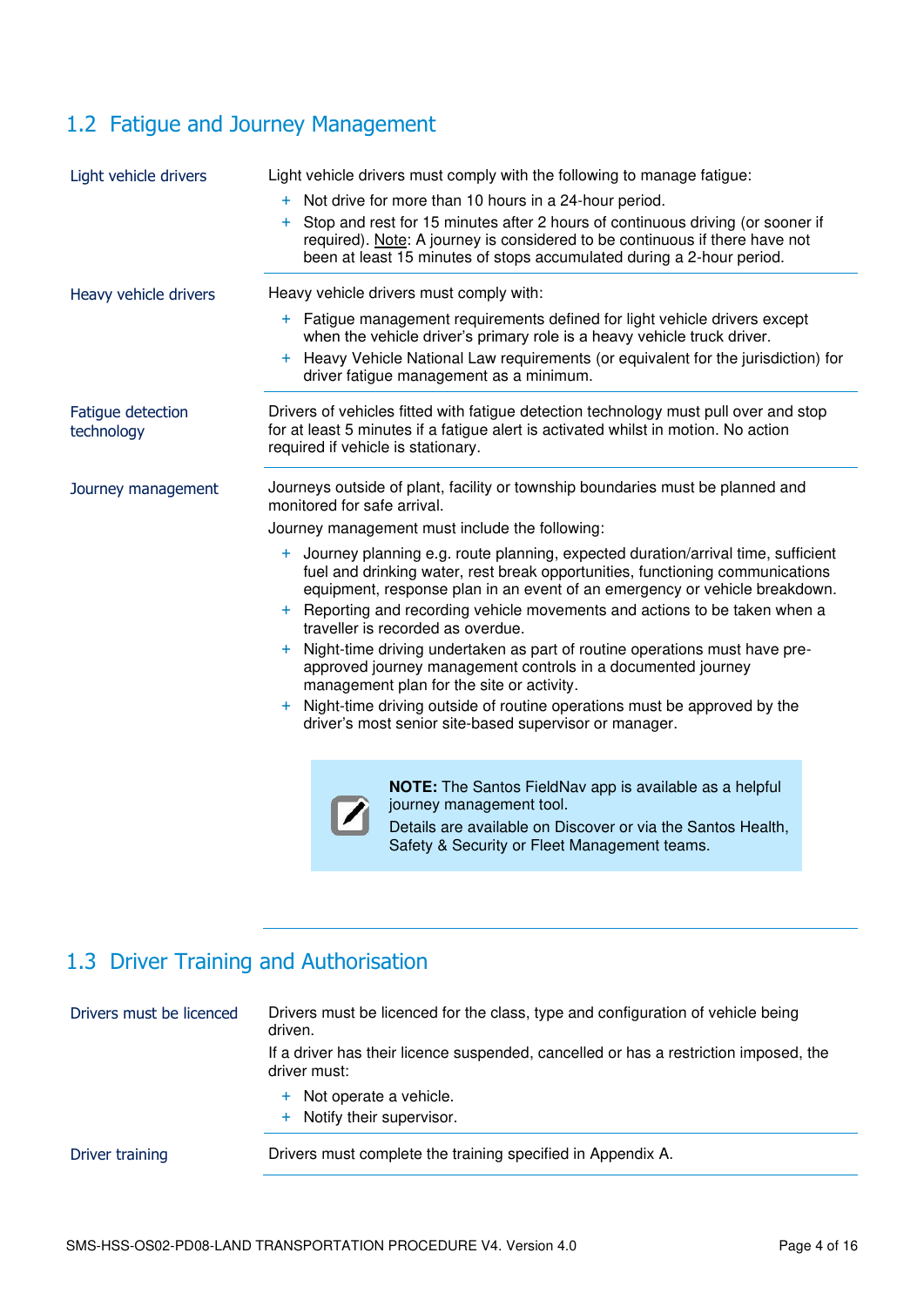#### Drivers must be authorised

Drivers must be authorised for the type of:

- + Vehicle being driven e.g. light or heavy
- + Driving required.

Authorisations required are described as follows:

| <b>Authorisation</b> | <b>Description</b>                                                                                                                                                                                                                              |
|----------------------|-------------------------------------------------------------------------------------------------------------------------------------------------------------------------------------------------------------------------------------------------|
| Restricted           | Driving within:<br>+ urban areas<br>plant areas<br>$+$<br>+ sealed highways between urban areas.                                                                                                                                                |
| Field                | Restricted driving authorisation plus driving on sealed or<br>unsealed roads in Santos field areas.                                                                                                                                             |
| Off-road             | Restricted and field authorisation plus driving on unformed<br>tracks e.g. pipeline easements, site scouting or seismic<br>activities.<br>Note: Off-road areas may require environment and/or land<br>access approval prior to being driven on. |

Refer to Appendix A for more information.

History check for heavy vehicle drivers

A traffic offence history check must be completed prior to authorisation as a heavy vehicle driver (excluding drivers only driving heavy vehicles within the confines of a plant area boundary). The history check must:

- + Be completed no more than 6 months prior to authorisation.
- + Cover at least the previous 5 years.
- + Include all Australian states and territories where the driver is or was licenced.

Authorisation to drive a heavy vehicle may not be given if the history check identifies any of the following have occurred in the last 5 years:

- + Loss / suspension of heavy vehicle driver's licence.
- + The following drug and alcohol offenses:
	- Mid or high range blood alcohol
	- ‒ Driving under the influence of drugs
	- Refusing an alcohol or drug test.
- + 2 or more serious traffic offences including, but not limited to:
	- Low range blood alcohol
	- ‒ High speed e.g. greater than 30 km/h over the speed limit or similar in the jurisdiction
	- ‒ Dangerous / negligent / reckless driving
	- ‒ Hoon offence
	- ‒ Refusing to stop for police
	- ‒ Driving while disqualified/suspended.
- + 2 or more heavy vehicle driving offences (e.g. speed, fatigue).
- A pattern of traffic offences indicating a poor attitude towards road law compliance and / or road safety.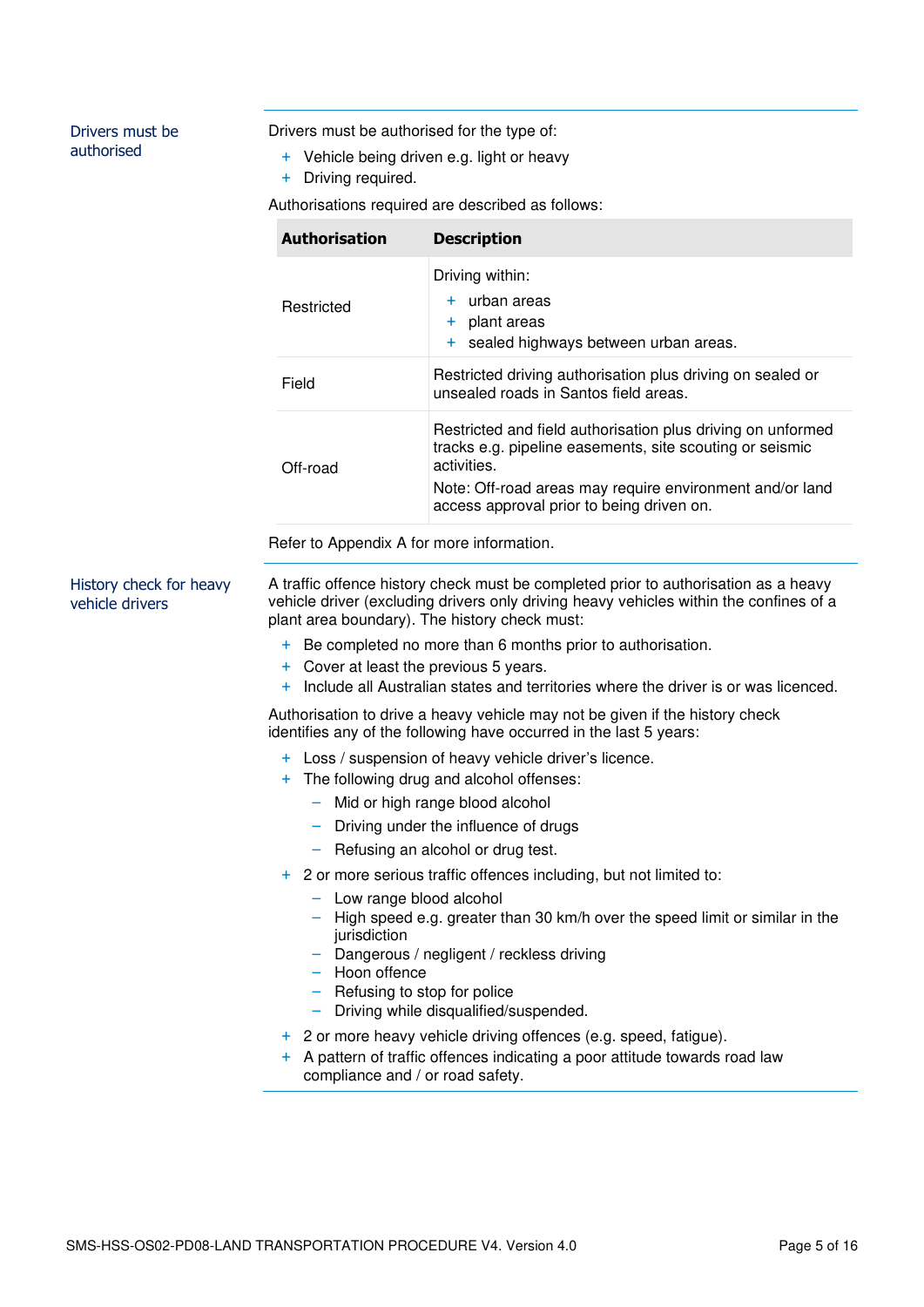### <span id="page-5-0"></span>1.4 Water Crossings

| Considerations                       | A driver must only consider driving through water if:<br>There is no practical alternative.<br>+<br>They have confidence that:<br>÷.<br>The road surface is intact.<br>The water depth and speed are safe (see table below).                                                                                                                                                                                                                                                     |                          |  |
|--------------------------------------|----------------------------------------------------------------------------------------------------------------------------------------------------------------------------------------------------------------------------------------------------------------------------------------------------------------------------------------------------------------------------------------------------------------------------------------------------------------------------------|--------------------------|--|
| Determining water depth<br>and speed | Drivers must never enter water on foot or in their vehicle to try to determine depth.<br>Depth can be judged from depth markers if the road is intact, visual assessment if<br>road surface is visible through the water, observing other vehicles crossing etc.<br>The following table and diagram provides criteria for water speed and maximum<br>depth:                                                                                                                      |                          |  |
|                                      | <b>Water speed</b>                                                                                                                                                                                                                                                                                                                                                                                                                                                               | Maximum depth            |  |
|                                      | Fast-flowing (above normal walking pace).                                                                                                                                                                                                                                                                                                                                                                                                                                        | Bottom rim of the wheel. |  |
|                                      | Slow flowing or still (below normal walking pace).                                                                                                                                                                                                                                                                                                                                                                                                                               | Wheel hub                |  |
|                                      | Slow flowing<br>Fast flowing                                                                                                                                                                                                                                                                                                                                                                                                                                                     |                          |  |
|                                      | Drivers must consider the crossing high risk and must not cross if there is any doubt<br>about:                                                                                                                                                                                                                                                                                                                                                                                  |                          |  |
|                                      | Suitability of surface<br>÷.<br>Depth of water<br>÷<br>Speed of water.<br>+                                                                                                                                                                                                                                                                                                                                                                                                      |                          |  |
|                                      | Refer to High Risk Water Crossings for further assessment requirements.                                                                                                                                                                                                                                                                                                                                                                                                          |                          |  |
| High risk water crossings            | Drivers must contact their supervisor and have a conversation about high risk water<br>crossings. These include:                                                                                                                                                                                                                                                                                                                                                                 |                          |  |
|                                      | + Crossings at night.<br>+ Width of water more than 5 m. Exception: designated concrete causeways<br>with flood markers and no signs of recent heavy flooding.<br>Driver has not driven the road in the last 3 months.<br>$+$<br>+ Driver is not confident in their assessment of the depth, speed or surface<br>condition of the crossing.<br>+ Water at the crossing exceeds height / speed limits but there is an emergency<br>situation which requires the vehicle to cross. |                          |  |
|                                      | NOTE: A crossing is not considered high risk if:<br>it is under the active control of the Police / Main Roads<br>it has been declared open by one of the major oil &<br>gas operators.                                                                                                                                                                                                                                                                                           |                          |  |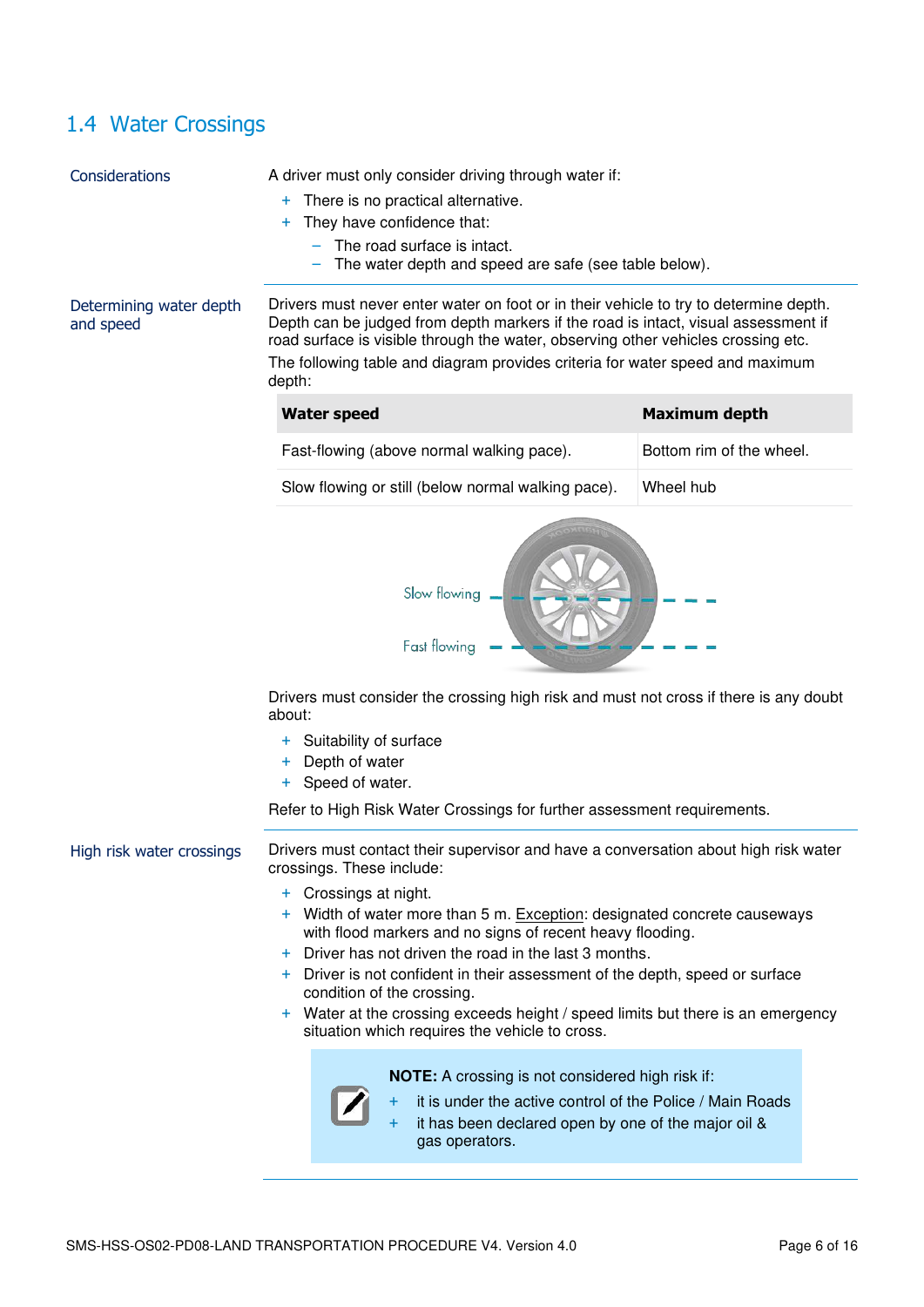| Supervisor conversation         | The supervisor's conversation with a driver regarding a high risk water crossing<br>must include the following: |                                                                                                                                                              |
|---------------------------------|-----------------------------------------------------------------------------------------------------------------|--------------------------------------------------------------------------------------------------------------------------------------------------------------|
|                                 | $+$<br>$+$                                                                                                      | Challenge the driver on the need to cross.<br>Discuss the following:                                                                                         |
|                                 | crossing.                                                                                                       | - How the driver has determined the speed and depth of the water.<br>The risks and the controls the driver will use before, during and after the             |
|                                 | The supervisor must:                                                                                            |                                                                                                                                                              |
|                                 | $+$                                                                                                             | + Not let drivers cross if there is any doubt about the risk.<br>Establish contact with the driver once they have crossed.                                   |
| Safely driving through<br>water | determined safe to cross:                                                                                       | The following requirements apply to driving through water once it has been                                                                                   |
|                                 | When                                                                                                            | <b>Requirement</b>                                                                                                                                           |
|                                 | <b>Before</b>                                                                                                   | Select low range 4WD and choose a low gear.<br>÷.<br>Lower windows to provide an escape route.<br>٠<br>One vehicle at time to cross.<br>$\pm$                |
|                                 | During                                                                                                          | Approach the water at slow speed.<br>٠<br>Don't brake when approaching the water.<br>┿<br>Drive in the middle of the road where the crown is highest.<br>$+$ |

+ Drive at a steady speed without change gears.

After  $+$  Gently apply the brake pedal with left foot for a few seconds

while driving to dry the brakes.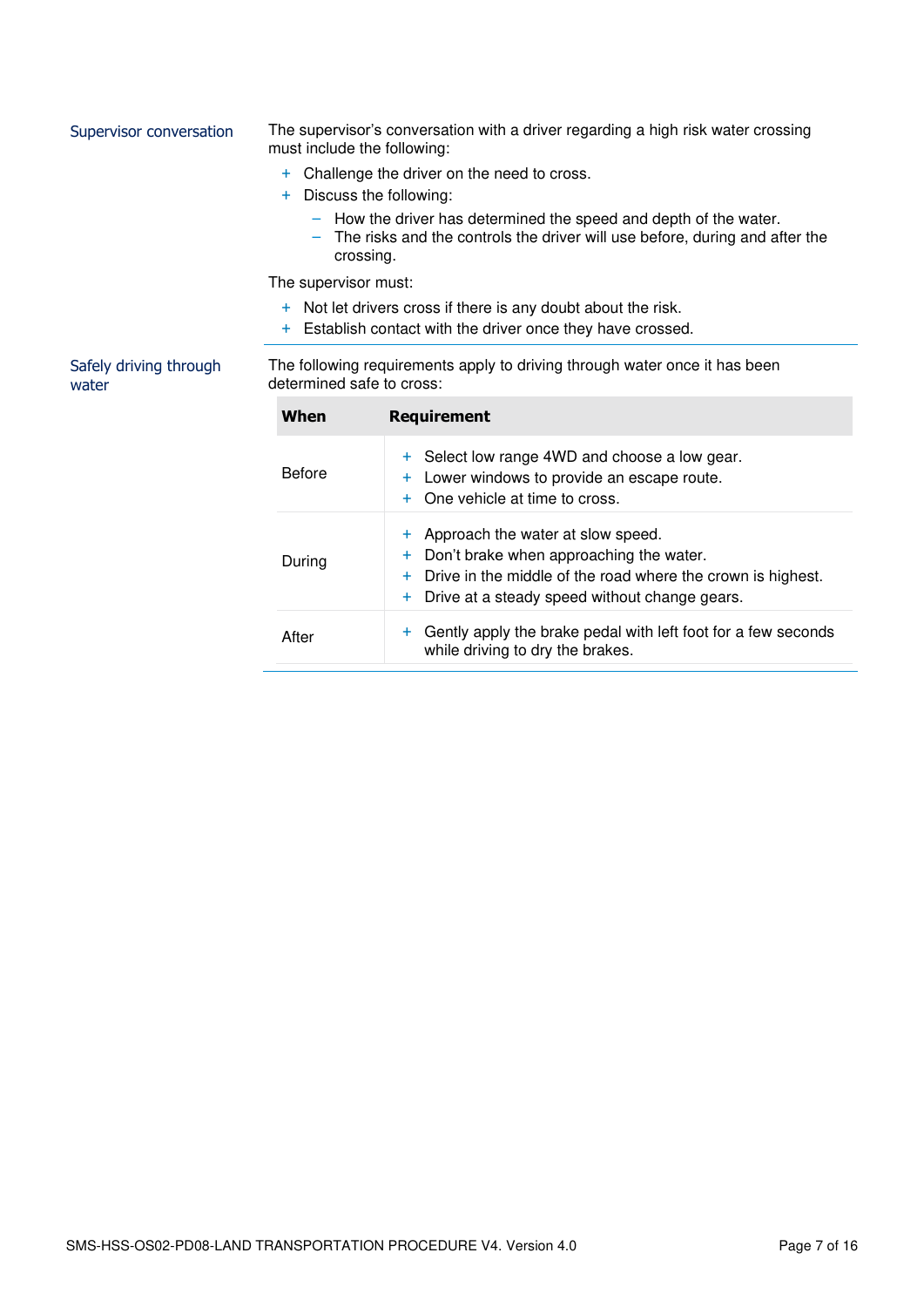# <span id="page-7-0"></span>2. Vehicle Specifications

### <span id="page-7-1"></span>2.1 Types

| Light vehicles         | Light vehicles procured prior to 1 December 2019 should be:<br>+ Fitted with the specified equipment where practicable.                                                                                                  | All light vehicles procured after 1 December 2019 must meet the specifications<br>provided in Safer Together Light Vehicle Specification Version 02. |  |  |
|------------------------|--------------------------------------------------------------------------------------------------------------------------------------------------------------------------------------------------------------------------|------------------------------------------------------------------------------------------------------------------------------------------------------|--|--|
|                        | practicable time frame.                                                                                                                                                                                                  | + Replaced with a vehicle that fully meets the specification within a reasonably                                                                     |  |  |
| Light vehicle trailers | Light vehicle trailers specifications are as follows:                                                                                                                                                                    |                                                                                                                                                      |  |  |
|                        | Trailers must not exceed 2.5m in overall width.<br>$+$                                                                                                                                                                   |                                                                                                                                                      |  |  |
|                        | $\pm$                                                                                                                                                                                                                    | Overhang distance from axle to the rear of the load must not exceed 2.5m.                                                                            |  |  |
|                        | greater than 1.2 m from the rear of the trailer.                                                                                                                                                                         | + A flag must be placed at the end of the load when the carried load projects                                                                        |  |  |
|                        | + Dual axle trailer must be selected where possible.                                                                                                                                                                     |                                                                                                                                                      |  |  |
|                        | + Dual safety chains must be used when trailers are in use.                                                                                                                                                              |                                                                                                                                                      |  |  |
|                        | + Trailers with greater than 0.75 tonnes gross trailer mass (GTM) must be fitted<br>with a compatible brake system.                                                                                                      |                                                                                                                                                      |  |  |
|                        | + Where the GTM exceeds 2 tonnes, trailers must have a breakaway system<br>fitted to the braking system. This system will cause the brakes to be applied if<br>the trailer becomes disconnected from the towing vehicle. |                                                                                                                                                      |  |  |
| Heavy vehicles         |                                                                                                                                                                                                                          | All heavy vehicles procured after 1 December 2019 must meet the specifications<br>provided in Safer Together Heavy Vehicle Specifications Version 3. |  |  |
|                        | Heavy vehicles procured prior to 1 December 2019 should be:                                                                                                                                                              |                                                                                                                                                      |  |  |
|                        | + Fitted with the specified equipment where practicable.                                                                                                                                                                 |                                                                                                                                                      |  |  |
|                        | + Replaced with a vehicle that fully meets the specification within a reasonably<br>practicable time frame.                                                                                                              |                                                                                                                                                      |  |  |
|                        | The following requirements apply to heavy vehicles with specific loads:                                                                                                                                                  |                                                                                                                                                      |  |  |
|                        | <b>Specific loads</b>                                                                                                                                                                                                    | <b>Requirement</b>                                                                                                                                   |  |  |
|                        | Heavy vehicles and trailers<br>designed to carry bulk liquids                                                                                                                                                            | Must be sized and designed so that slosh is<br>minimised.                                                                                            |  |  |
|                        | Heavy vehicles carrying<br>dangerous goods                                                                                                                                                                               | Must meet the requirements of the Australian<br>Code for the Transportation of Dangerous Goods<br>by Road and Rail.                                  |  |  |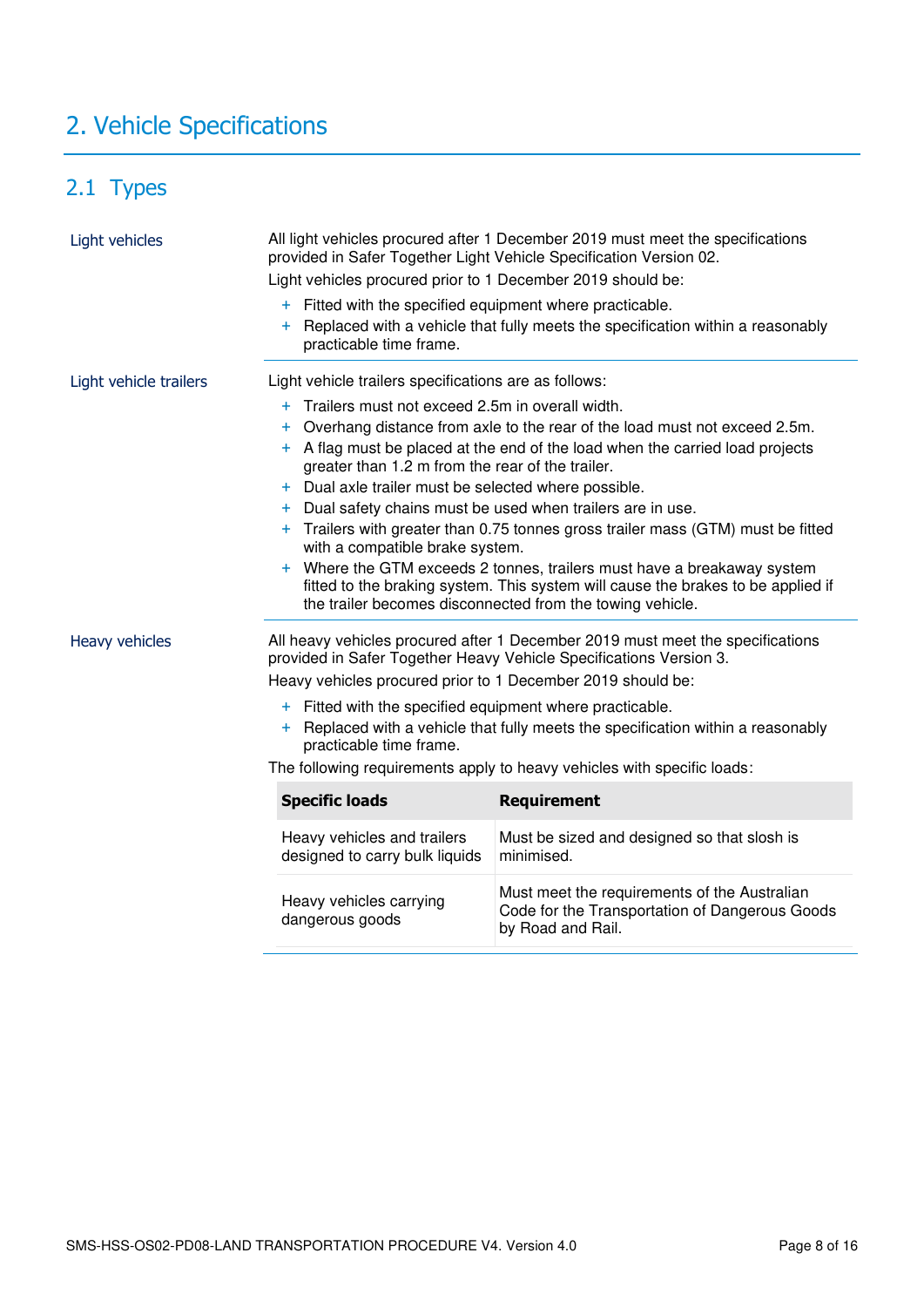| All-Terrain and utility<br>vehicles | All-terrain, utility or side-by-side type vehicles (excluding golf cart type vehicles)<br>must have the following minimum safety features:                                                                                |
|-------------------------------------|---------------------------------------------------------------------------------------------------------------------------------------------------------------------------------------------------------------------------|
|                                     | + Bench or bucket type seating with seat belts.<br>+ Steering wheel.<br>+ Foot operated brake and accelerator.<br>+ Roll-over protection.                                                                                 |
|                                     | Motor bike and quad bikes (or similar) are prohibited.                                                                                                                                                                    |
|                                     | Helmets must:                                                                                                                                                                                                             |
|                                     | + Be worn at locations within a gazette (legal) road or road-related area and in<br>other locations when travelling at speeds in excess of 20km/hr.<br>Comply with AS1698 Protective helmets for vehicle users.<br>$+$    |
|                                     | A means of communication must be carried e.g. radio, mobile phone.                                                                                                                                                        |
| Contractor vehicles                 | Mode 1 and Mode 2 contractor vehicles must meet or exceed Santos' vehicle<br>specifications. Minor deviations for short term vehicle use must be approved by the<br>Asset / Project Manager and HSER Manager.             |
| Hire vehicles                       | Hired vehicles used in an urban environment must be ANCAP 5 star-rated.<br>As far as reasonably practicable, hire vehicles used for field-based driving must:                                                             |
|                                     | + Meet the specifications outlined for Santos vehicles.<br>Meet IVMS requirements.<br>$\ddot{}$                                                                                                                           |
|                                     | Minor deviations for short term rentals must be approved by the Asset / Project<br>Manager and HSER Manager.                                                                                                              |
| Privately owned vehicles            | Privately owned vehicles may be used for occasional Santos work-related driving in<br>urban areas if the vehicle is:                                                                                                      |
|                                     | + ANCAP 5 star-rated or equivalent NCAP rating at the time of manufacture.<br>+ In a safe and suitable condition to drive.                                                                                                |
|                                     | Privately owned vehicles must not be used for Santos work-related driving in field-<br>based areas unless there is a specific written agreement in place and the vehicle<br>meets all the requirements of this procedure. |

<span id="page-8-0"></span>

| <b>IVMS</b> devices    | <b>IVMS</b> devices must:                                                                                         |  |
|------------------------|-------------------------------------------------------------------------------------------------------------------|--|
|                        | + Be installed in light and heavy vehicles that are driven on field roads or off-<br>road.                        |  |
|                        | + Meet the latest version of Safer Together In-Vehicle Monitoring Systems<br>Specifications Standard.             |  |
|                        | + Use the current approved version of IVMS mapping.                                                               |  |
|                        | + Not be tampered with.                                                                                           |  |
| Personalised IVMS keys | Authorised drivers must only use the personal IVMS key that has been allocated to<br>them.                        |  |
|                        | If a key has been misplaced, a temporary key may be used for short periods<br>provided the following is recorded: |  |
|                        | + Name of user                                                                                                    |  |
|                        | + Date used                                                                                                       |  |
|                        | $+$ Time of use.                                                                                                  |  |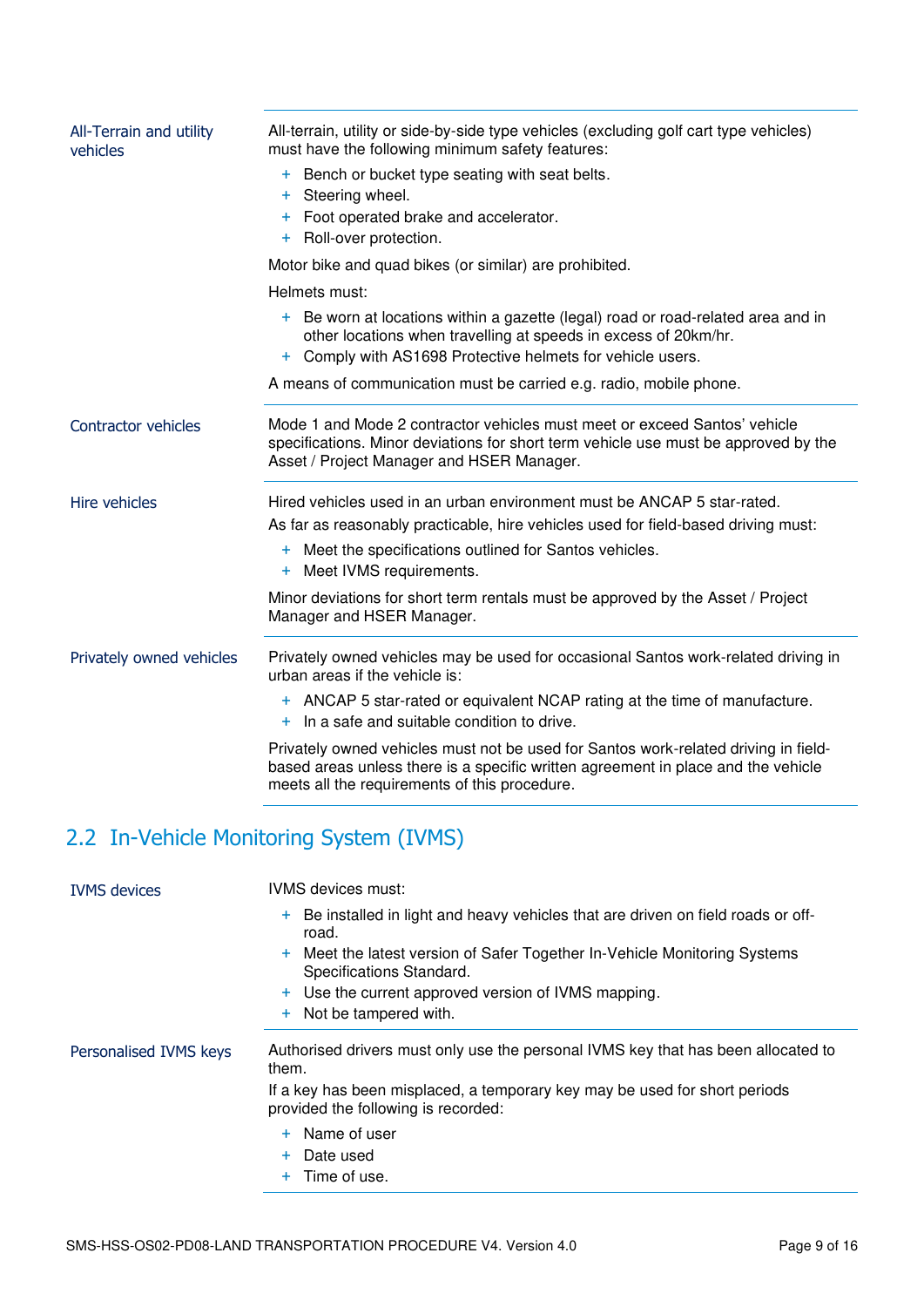| <b>IVMS</b> data is monitored   | IVMS data must be monitored for driver behaviour and performance. Feedback is<br>provided to drivers and their supervisors.<br>As a minimum, monitoring requirements must comply with the latest version of<br>Safer Together In-Vehicle Monitoring Systems Specifications Standard. |
|---------------------------------|--------------------------------------------------------------------------------------------------------------------------------------------------------------------------------------------------------------------------------------------------------------------------------------|
| Contractor IVMS<br>requirements | IVMS units and monitoring are required for Mode 1 and Mode 2 contractors<br>undertaking field or off-road driving where:                                                                                                                                                             |
|                                 | + Contractor vehicles will be on site for 3 months or longer.<br>+ Contractor has ongoing work where vehicles are expected to return to site<br>regularly.                                                                                                                           |
|                                 | Deviations from these requirements must be approved by the Santos Contract<br>Sponsor and Santos HSER Manager.                                                                                                                                                                       |
|                                 | Contractors required to drive Santos vehicles must use their personal Santos<br>issued IVMS key.                                                                                                                                                                                     |
|                                 | IVMS driving performance data must be submitted monthly to Santos via Santos<br>online reporting portals.                                                                                                                                                                            |

### <span id="page-9-0"></span>2.3 Maintenance and Checks

| Minimum requirements | Vehicles must be maintained and regularly checked to ensure they are in a safe<br>and suitable condition to drive. Consideration should be given to:                                          |
|----------------------|-----------------------------------------------------------------------------------------------------------------------------------------------------------------------------------------------|
|                      | + Type of vehicle.<br>+ Roads and journey being undertaken.                                                                                                                                   |
|                      | The following are minimum requirements:                                                                                                                                                       |
|                      | + Scheduled maintenance based on manufacturer's guidance.<br>+ Regular inspections by drivers where the minimum frequency is first use of the<br>vehicle by the driver and weekly thereafter. |
| Damaged vehicles     | Vehicles with any damage or fault that may affect safe operation must not be driven<br>until fixed.                                                                                           |

### <span id="page-9-1"></span>2.4 Vehicle Recovery

| Vehicle recovery methods  | The following methods may be used to recover a bogged / stranded vehicle:                                                                          |
|---------------------------|----------------------------------------------------------------------------------------------------------------------------------------------------|
|                           | Leave vehicle in place until weather and road conditions improve<br>$+$                                                                            |
|                           | Request specialised vehicle recovery contractors to recover vehicle<br>$+$                                                                         |
|                           | Self-recovery using:<br>$+$                                                                                                                        |
|                           | basic recovery tools e.g. shovel, vehicle recovery boards (Maxtrax)<br>-<br>a vehicle mounted winch on a light vehicle if trained to do so.<br>- 1 |
|                           | + Assisted recovery of a light vehicle by trained personnel using another vehicle<br>e.g. static tow or winch.                                     |
|                           | The following methods are prohibited:                                                                                                              |
|                           | Snatch straps<br>$+$                                                                                                                               |
|                           | + Winch recovery of a bogged vehicle with a tilt tray truck by a Santos employee.                                                                  |
| Vehicle recovery training | Refer to Appendix A for vehicle recovery training requirements.                                                                                    |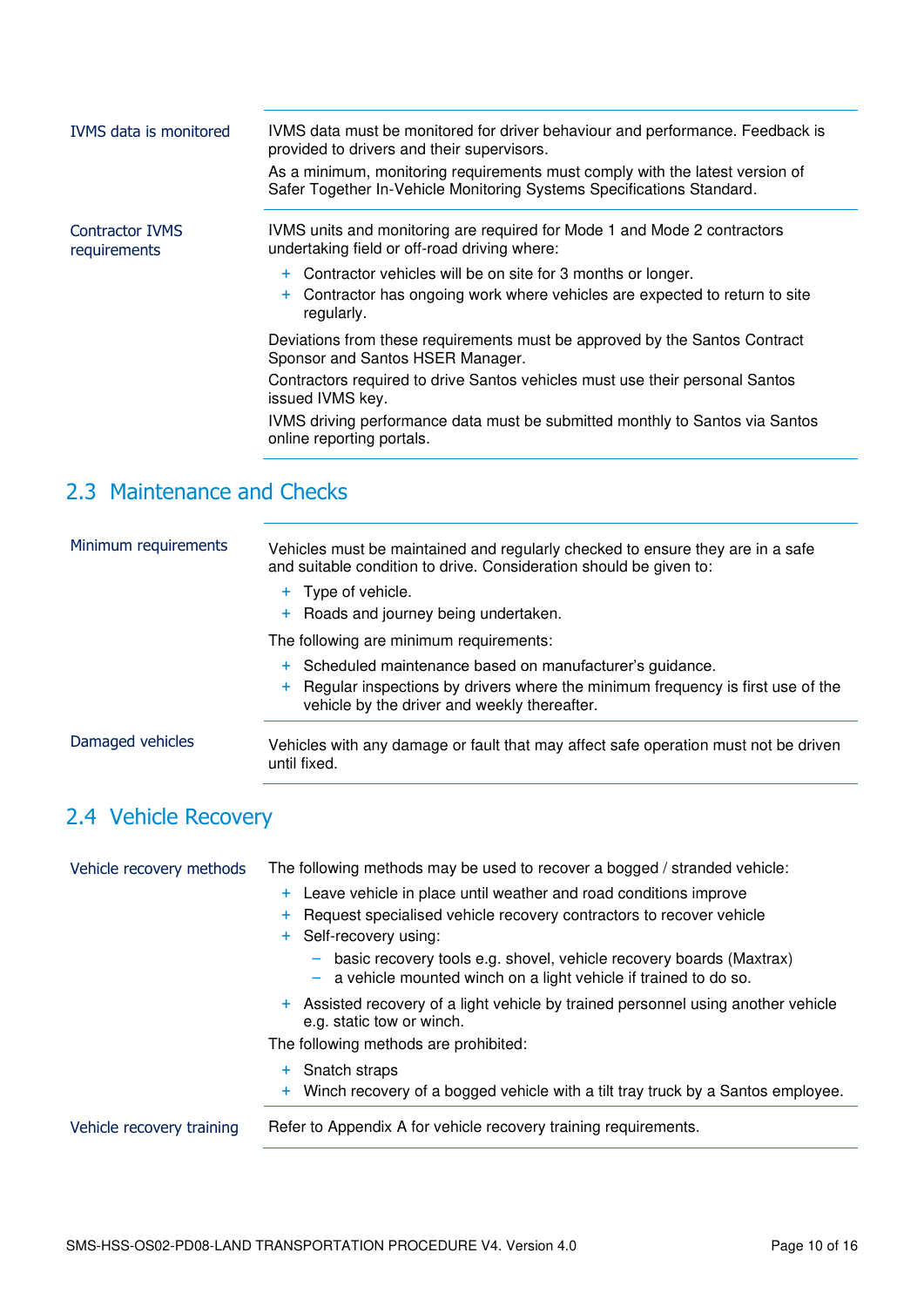| Recovery equipment                      | Vehicle recovery equipment will be carried or fitted to vehicles based on a local<br>assessment e.g. types of road/tracks and typical conditions, access to assistance.<br>This may include:                          |  |  |
|-----------------------------------------|-----------------------------------------------------------------------------------------------------------------------------------------------------------------------------------------------------------------------|--|--|
|                                         | Basic self-recovery equipment e.g. shovels or vehicle extraction boards.<br>$+$<br>Specialised recovery equipment e.g. winches, static tow straps, shackles,<br>$+$<br>dampener bag (min 1kg), tree protector straps. |  |  |
|                                         | Specialised recovery equipment must:                                                                                                                                                                                  |  |  |
|                                         | + Be designed and rated for vehicle recovery use.<br>Meet or exceed Australian Standards.<br>Maintained and inspected prior to use in accordance with manufacturer's<br>÷.<br>requirements.                           |  |  |
| Assisted recovery by<br>another vehicle | When performing an assisted recovery using another vehicle the following is<br>required:                                                                                                                              |  |  |
|                                         | Only use original equipment manufacturer approved recovery points.<br>$+$<br>Position people out of the line of fire of any potential recovery equipment<br>$+$<br>failure e.g. winch cable or rope break.            |  |  |
| Transporting a damaged<br>vehicle       | A broken-down or damaged vehicle must be transported for repair by:                                                                                                                                                   |  |  |
|                                         | Specialised third party providers / contractors.<br>$+$<br>A trained person using a Santos vehicle approved for the intended purpose<br>÷.<br>e.g. tilt tray truck or trailer.                                        |  |  |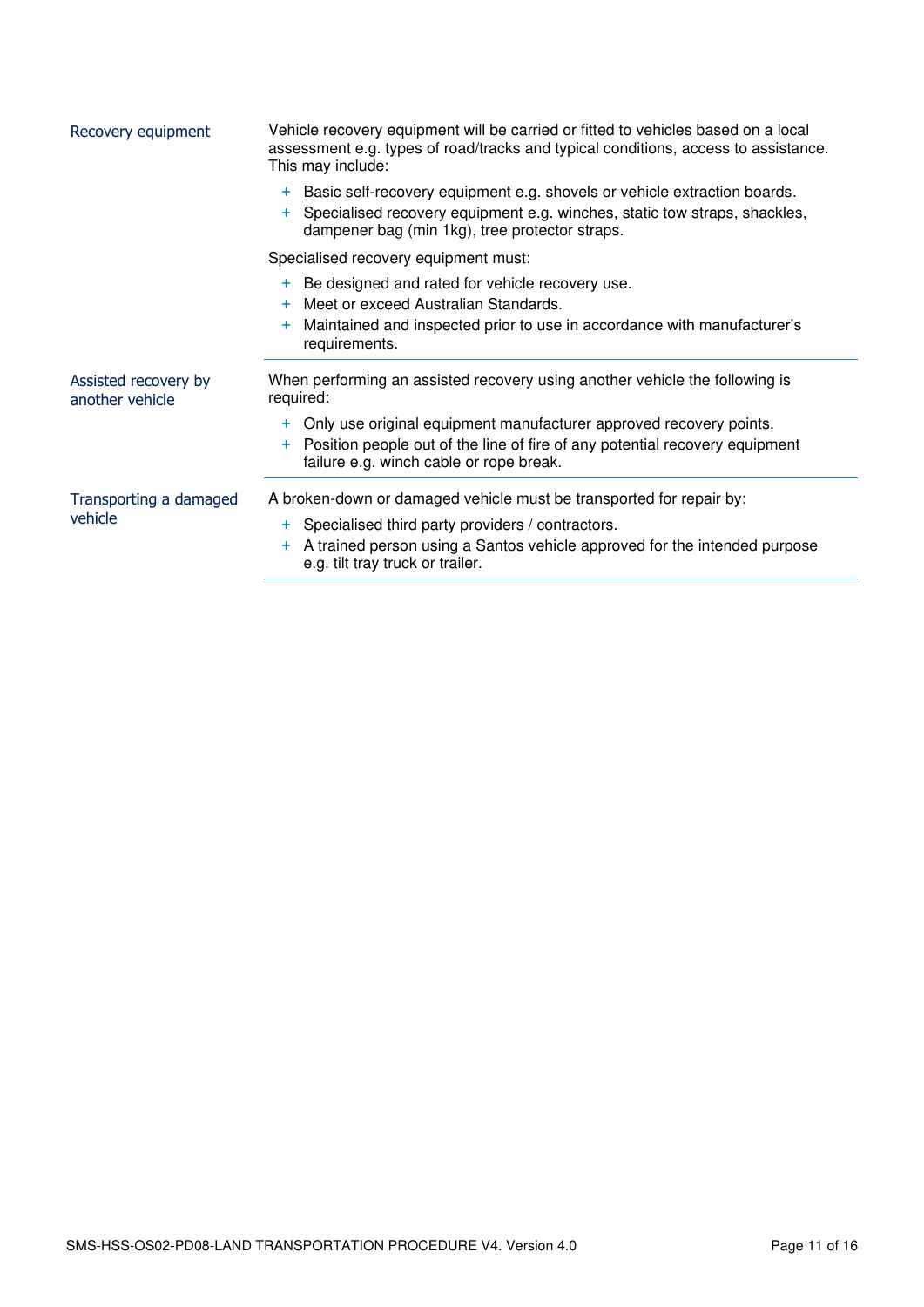# <span id="page-11-0"></span>3. Vehicle Load Management

| Safe load limit           | A vehicle's safe loading limit including passengers must not be exceeded.                                                                                                                                                                                                                                                                                                                                                                                                                                                                                                                                                                                                                                                                                                                                                                                                                                                                                                                                                                                                                                              |                                                     |  |
|---------------------------|------------------------------------------------------------------------------------------------------------------------------------------------------------------------------------------------------------------------------------------------------------------------------------------------------------------------------------------------------------------------------------------------------------------------------------------------------------------------------------------------------------------------------------------------------------------------------------------------------------------------------------------------------------------------------------------------------------------------------------------------------------------------------------------------------------------------------------------------------------------------------------------------------------------------------------------------------------------------------------------------------------------------------------------------------------------------------------------------------------------------|-----------------------------------------------------|--|
| Loads restraint           | Loads must be restrained to prevent the load from:<br>+ Shifting causing vehicle instability.<br>Falling from the vehicle causing a road hazard.<br>$+$<br>Becoming a projectile while in transport.<br>÷.<br>Refer to the National Transport Commission Load Restraint Guides for guidance on<br>safe carriage of loads for light and heavy vehicles.                                                                                                                                                                                                                                                                                                                                                                                                                                                                                                                                                                                                                                                                                                                                                                 |                                                     |  |
| Loose items in vehicle    | Loose items in the vehicle cabin must be minimized to reduce the risk of injury in<br>the event of a vehicle incident.                                                                                                                                                                                                                                                                                                                                                                                                                                                                                                                                                                                                                                                                                                                                                                                                                                                                                                                                                                                                 |                                                     |  |
| Prevent falls from trucks | As far as practicable, accessing or working from the back of a truck must be<br>minimised by designing work so it can be performed from ground level. For<br>example:<br>Place controls, fill points, load securing points, toolboxes etc. within reach from<br>÷<br>ground level.<br>Using load, loading and securing methods that don't require accessing the back<br>$+$<br>of the vehicle.<br>Using tools/aids that allow work to be conducted from ground level (e.g. grab<br>$\pm$<br>poles).<br>If accessing the back of a truck is required, the following must be used:<br>A safe means of access that allows 3 points of contact, for example:<br>÷<br>Designated permanent, retractable or foldaway steps or ladder with<br>-<br>handrails.<br>Ramp with handrails or that allows the user to remain at least 1m from its<br>side edges.<br>Mobile or portable steps, step ladder or platform.<br>Fall prevention controls as outlined in the table below. Suitable fall prevention<br>$\pm$<br>methods include:<br>- Fixed, retractable or temporary barriers or rails.<br>Fixed or mobile work platforms. |                                                     |  |
|                           | Work positioning or fall restraint systems that prevent a fall.<br><b>Potential fall height</b>                                                                                                                                                                                                                                                                                                                                                                                                                                                                                                                                                                                                                                                                                                                                                                                                                                                                                                                                                                                                                        | <b>Mandatory use of fall</b><br>prevention controls |  |
|                           | <1m (e.g. low loader trailer)                                                                                                                                                                                                                                                                                                                                                                                                                                                                                                                                                                                                                                                                                                                                                                                                                                                                                                                                                                                                                                                                                          | No                                                  |  |
|                           | 1-2m (e.g. typical flatbed truck/trailer)                                                                                                                                                                                                                                                                                                                                                                                                                                                                                                                                                                                                                                                                                                                                                                                                                                                                                                                                                                                                                                                                              | $<$ 1m from edge – Yes<br>$\geq 1$ m from edge - No |  |
|                           | >2m (e.g. top of tanker)                                                                                                                                                                                                                                                                                                                                                                                                                                                                                                                                                                                                                                                                                                                                                                                                                                                                                                                                                                                                                                                                                               | Yes                                                 |  |

Refer also to Falls and Falling Objects Procedure (SMS-HSS-OS02-PD10).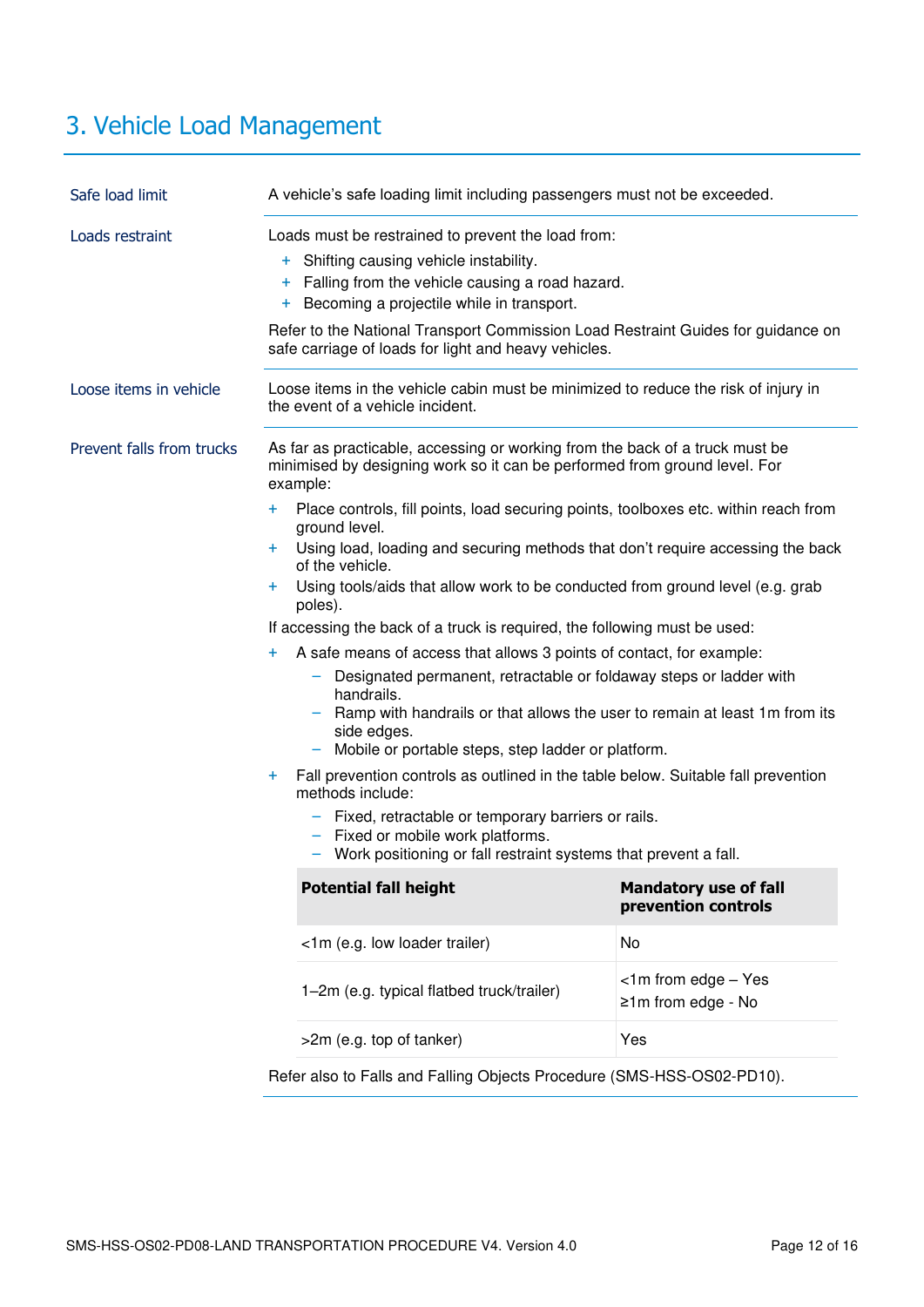LUEZ Loading / unload exclusion zone (LUEZ) controls must be established when using lifting equipment to load or unload a vehicle. This ensures unauthorised persons are prevented from entering a hazardous load environment e.g. movement of lifting devices, potential fall path of the load.

Refer to the following LUEZ diagram:

### **Green zone SAFE!**

Safe zone must be positioned to enable loading / unloading operator to maintain visual contact with the truck driver whilst operating loading / unloading equipment.

### **Red zones DANGER!**

No one must be in the red zone while machinery is operating. A truck driver or any other person can only enter the exclusion zone when instructed by the machine operator.



Safe (green) and Danger (red) zones must be physically defined using:

- + Paint
- + Barriers
- + Bollards / cones
- + Chains / tape
- + Other similar visual methods.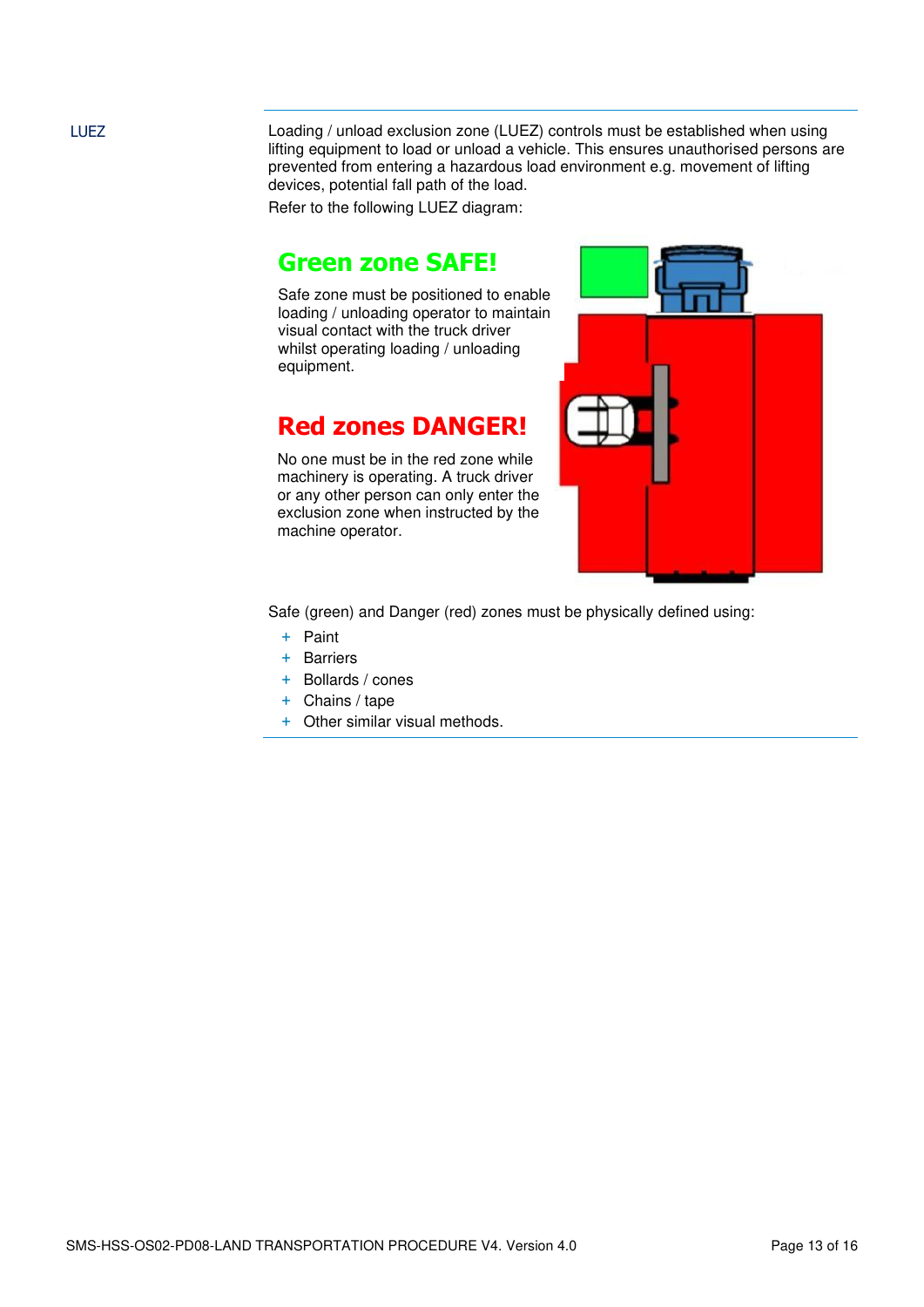# <span id="page-13-0"></span>4. Key terms

| Term or acronym              | <b>Definition</b>                                                                                                                                                                                            |
|------------------------------|--------------------------------------------------------------------------------------------------------------------------------------------------------------------------------------------------------------|
| Field road                   | A field road is any formed road or track within a Santos area of field<br>operations, excluding urban areas and plant areas.                                                                                 |
|                              | May be a public or private road and may have a sealed or unsealed surface.                                                                                                                                   |
| Gross trailer mass (GTM)     | The maximum loaded mass transmitted to the ground by the axle, or axles, of<br>the trailer when coupled to a towing vehicle.                                                                                 |
| Gross vehicle mass (GVM)     | The maximum loaded mass of a motor vehicle.                                                                                                                                                                  |
| Gross combination mass (GCM) | The maximum loaded mass of the towing vehicle and any trailer, or trailers,<br>being towed while driving on the road.                                                                                        |
| Heavy vehicle                | A vehicle with a gross vehicle mass (GVM) of more than 4.5 tonnes and/or a<br>combination that includes a vehicle with a GVM of more than 4.5 tonnes or a<br>passenger bus carrying more than 12 passengers. |
|                              | The GVM of a vehicle is the maximum it can weigh when fully loaded, as<br>specified by the manufacturer.                                                                                                     |
| Light vehicle                | A vehicle with a gross vehicle mass (GVM) not more than 4500kg, not<br>including motorbike, quad bike, all-terrain/utility vehicles bicycles and<br>tricycles.                                               |
| LUEZ                         | Loading/unloading exclusion zone.                                                                                                                                                                            |
| Off-road                     | Driving on natural land or unformed tracks that have not been designated as<br>a field road.                                                                                                                 |
|                              | This will generally include pipeline right-of-way tracks and seismic or scouting<br>activities.                                                                                                              |
| Plant areas                  | Within the boundaries of a plant/facility or its immediate surrounds (e.g.<br>adjacent workshop, yard or administration areas).                                                                              |
| Road-related area            | An area that divides a road, a footpath or nature strip adjacent to a road, car<br>parks and any shoulder of a road.                                                                                         |
| Static tow recovery          | Vehicle recovery method where the recovery vehicle commences pulling<br>from a standing start (i.e. not a running start).                                                                                    |
| Urban area                   | Within recognised boundaries of populated areas (e.g. cities, towns).                                                                                                                                        |
| Vehicle                      | Includes heavy vehicles, light vehicles and all-terrain/utility vehicles.                                                                                                                                    |
|                              | Excludes unregistered mobile plant (e.g. forklifts, scissor lifts). Refer to SMS-<br>HSS-OS02-PD05 Plant Safety Procedure and SMS-HSS-OS02-PD03 Lifting<br>Operations Procedure.                             |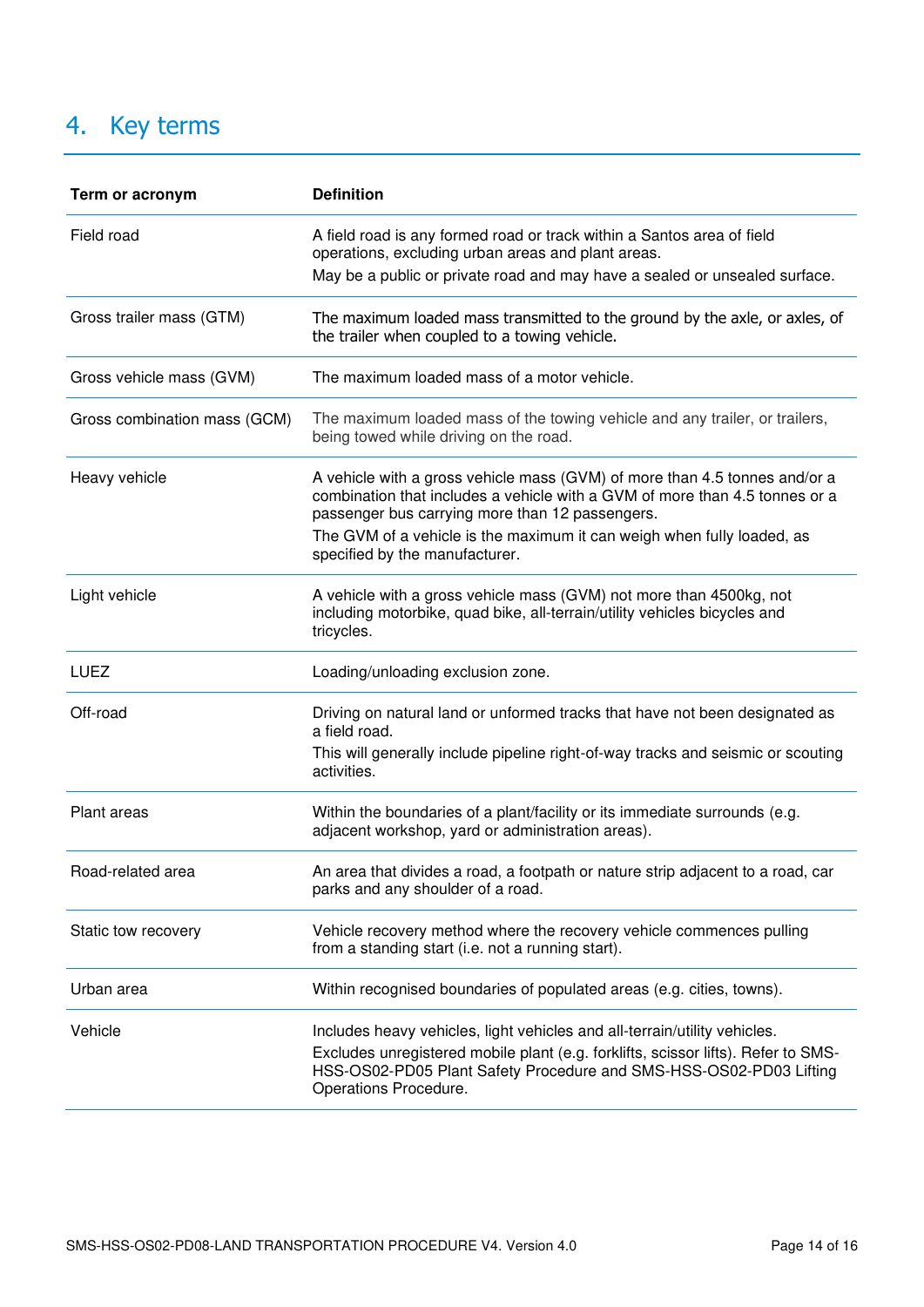### <span id="page-14-0"></span>5. Reference Documents

Reference the following documents as needed:

| <b>Document Name</b>                                                           | <b>Document ID</b> |
|--------------------------------------------------------------------------------|--------------------|
| AS1698 Protective helmets for vehicle users                                    | External           |
| Australian Code for the Transportation of Dangerous<br>Goods by Road and Rail. | External           |
| Falls and Falling Objects Procedure                                            | SMS-HSS-OS02-PD10  |
| <b>HSE Contractor Management Procedure</b>                                     | SMS-HSS-OS08-PD01  |
| <b>Lifting Operations Procedure</b>                                            | SMS-HSS-OS02-PD03  |
| <b>Plant Safety Procedure</b>                                                  | SMS-HSS-OS02-PD05  |
| National Transport Commission Load Restraint Guides                            | External           |
| Safer Together Light Vehicle Specification Version 2                           | External           |
| Safer Together Heavy Vehicle Specifications Version 3                          | External           |
| Safer Together In-Vehicle Monitoring Systems<br><b>Specification Standard</b>  | External           |